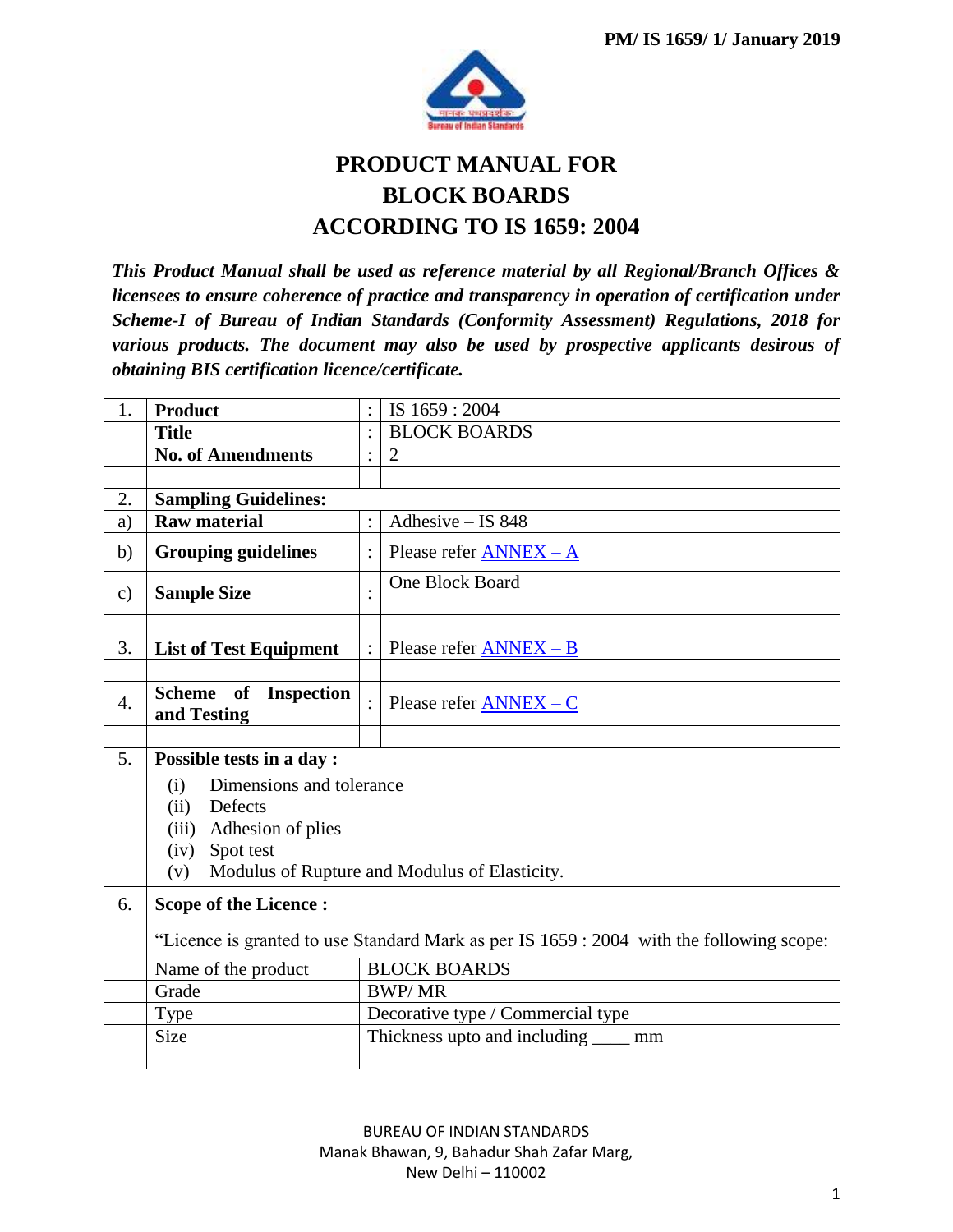## **ANNEX A**

## **Grouping Guidelines**

- 1. Block Boards are classified based on the parameters as given below:
	- a) Grade: BWP and MR
	- b) Type : Decorative type (DEC) and Commercial type (COM)
	- c) Thickness: 12 mm to 50 mm, and
	- d) Any dimensions as agreed to between the manufacturer and the purchaser are also permitted in addition to the standard dimensions.
- 2. Requirements for BWP grade is stringent than MR grade plywood, but Mycological test is applicable only for MR grade. Also for manufacturing of block boards of higher thickness, manufacturing capacity and infrastructure required is more critical than block boards with lesser thickness.
- 3. Considering the above following grouping guidelines for GoL/CSoL have been developed:

One sample of each type (DEC and COM) with highest thickness and any size from each grade (BWP and MR) shall be tested for all requirements to cover Block Boards of that type and grade tested for thickness upto and including the tested sample.

- 4. The Firm shall declare the varieties of Block Boards they intend to cover in the Licence. The Scope of Licence may be restricted based on the Manufacturing capability and Testing facilities of the Manufacturer.
- 5. During the operation of the Licence, BO shall ensure that all the Varieties covered in the Licence are tested in rotation to the extent possible.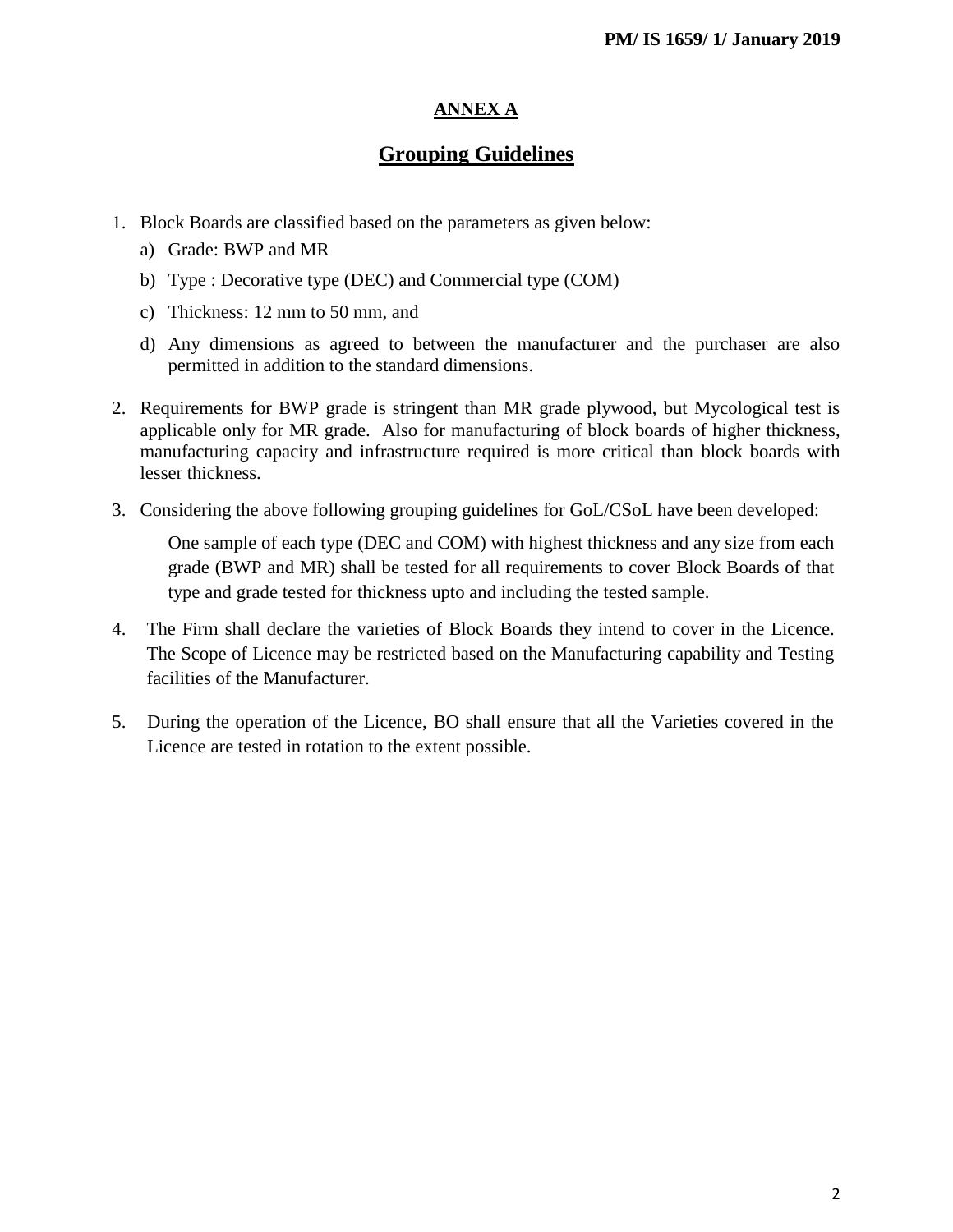#### **ANNEX B**

# **List Of Test Equipment**

#### <span id="page-2-0"></span>*Major test equipment required to test as per the Indian Standard*

| S.             | <b>Tests used in with Clause</b>       | <b>Test Equipment</b>                                     |  |  |  |  |
|----------------|----------------------------------------|-----------------------------------------------------------|--|--|--|--|
| No.            | <b>Reference</b>                       |                                                           |  |  |  |  |
| $\mathbf{1}$   | Dimensions and Tolerance<br>(Clause 7) | <b>Measuring Tape</b><br>a)<br><b>Steel Scale</b><br>b)   |  |  |  |  |
|                |                                        | Micro Meter<br>C)                                         |  |  |  |  |
|                |                                        | d) Vernier Caliper                                        |  |  |  |  |
|                |                                        | <b>Squareness Gauge</b><br>e)                             |  |  |  |  |
|                |                                        | <b>Straight Edge</b><br>f)                                |  |  |  |  |
| $\overline{2}$ | Dimensional<br>changes<br>caused<br>by | a) Humidity and Temperature control cabinets              |  |  |  |  |
|                | humidity (Clause 9.2.1)                | with indicator/measuring equipment                        |  |  |  |  |
|                |                                        | b) Steel scale/Tape                                       |  |  |  |  |
| 3              | Resistance to water (Clause 9.2.2)     | a) Water bath                                             |  |  |  |  |
|                |                                        | b) Temperature controlled oven                            |  |  |  |  |
|                |                                        | c) Knife                                                  |  |  |  |  |
|                |                                        | d) Stout Table                                            |  |  |  |  |
| 4              | Adhesion of plies (Clause 9.2.3)       | a) Knife                                                  |  |  |  |  |
|                |                                        | b) Stout Table                                            |  |  |  |  |
| 5              | Mycological Test (For MR Grade only)   | a) Flat rectangular dish (enamelled iron/glass/           |  |  |  |  |
|                | (Clause 9.2.4)                         | porcelain) with cover                                     |  |  |  |  |
|                |                                        | b) Saw dust                                               |  |  |  |  |
|                |                                        | c) Sucrose                                                |  |  |  |  |
|                |                                        | d) Spore of fungi                                         |  |  |  |  |
|                |                                        | Temperature controlled oven<br>e)                         |  |  |  |  |
| 6              | Modulus of rupture and modulus of      | Tensile Testing Machine attached with MOE and             |  |  |  |  |
|                | elasticity (Clause 9.2.5)              | MOR attachments and 100 mm dial gauge                     |  |  |  |  |
| $\overline{7}$ | Spot test (Clause 9.2.6)               | Chemicals for detection of copper, chromium,              |  |  |  |  |
|                |                                        | Arsenic, Borax:                                           |  |  |  |  |
|                |                                        | Chrome Azurol-S, Sodium acetate                           |  |  |  |  |
|                |                                        | Diphenyl carbazide, Isopropyl alcohol, Distilled<br>water |  |  |  |  |
|                |                                        | Ammonium molybdate/ Benzidine hydrochloride,              |  |  |  |  |
|                |                                        | Acetic acid/Stannous chloride                             |  |  |  |  |
|                |                                        | Turmeric powder, Ethyl alcohol/ HCL, Salicylic            |  |  |  |  |
|                |                                        | acid.                                                     |  |  |  |  |
| 8              | Adhesive testing (Clause 6.2)          | a) pH Meter                                               |  |  |  |  |
|                |                                        | b) IS Sieve                                               |  |  |  |  |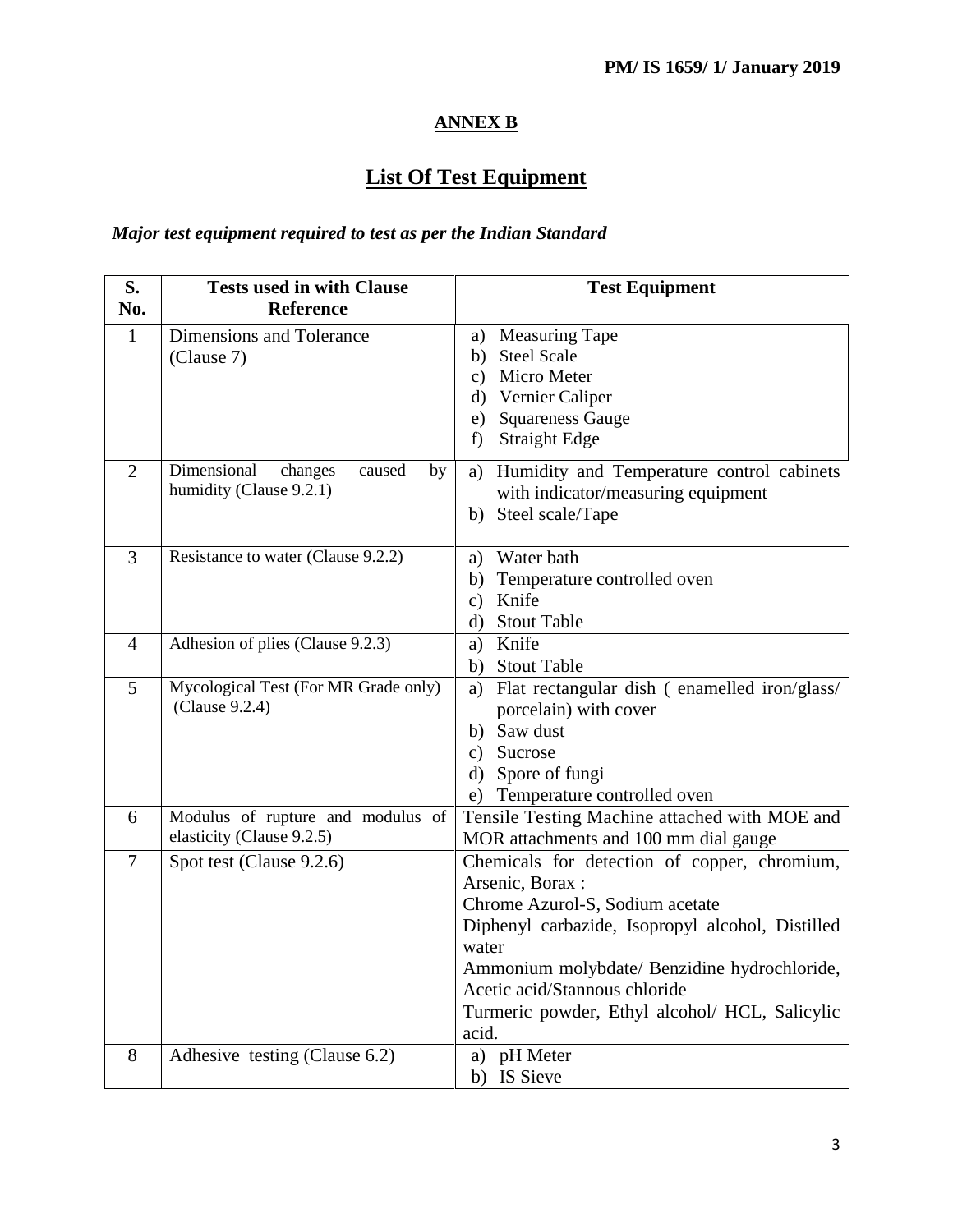| 9 | General test equipments required | a) Humidity Chamber with thermometer $\&$ |
|---|----------------------------------|-------------------------------------------|
|   |                                  | hygrometer                                |
|   |                                  | Desiccator<br>b)                          |
|   |                                  | <b>Air Conditioner</b><br>C)              |
|   |                                  | d) Dry-Wet Thermometer                    |
|   |                                  | <b>Electric Hot Plate</b><br>e)           |
|   |                                  | Chemicals and glassware                   |
|   |                                  | Viscosity Cup<br>g)                       |
|   |                                  |                                           |
|   |                                  |                                           |

*The above list is indicative only and may not be treated as exhaustive.*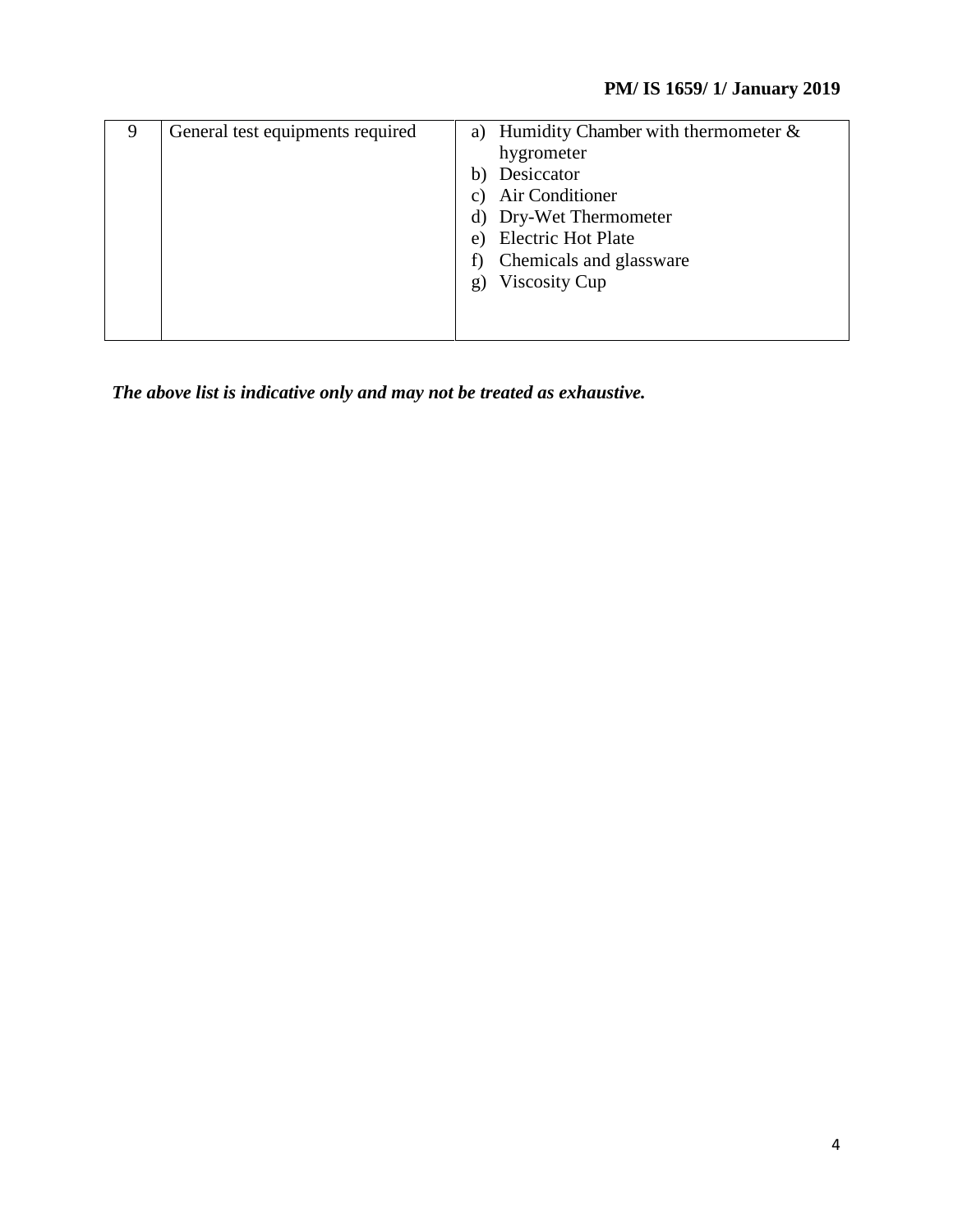#### **ANNEX C**

### **Scheme Of Inspection And Testing**

<span id="page-4-0"></span>**1. LABORATORY** - A laboratory shall be maintained which shall be suitably equipped (as per the requirement given in column 2 of Table 1) and staffed, where different tests given in the specification shall be carried out in accordance with the methods given in the specification.

**1.1** The manufacturer shall prepare a calibration plan for the test equipment.

**2. TEST RECORDS** – The manufacturer shall maintain test records for the tests carried out to establish conformity.

**3. LABELLING AND MARKING** – As per the requirements of IS 1659: 2004.

**4. CONTROL UNIT –** All Block Boards of similar construction, grade and type manufactured under similar conditions continuously with same mix of adhesive shall constitute a control unit.

**5. LEVELS OF CONTROL -** The tests as indicated in column 1 of [Table 1](#page-5-0) and the levels of control in column 3 of [Table 1,](#page-5-0) shall be carried out on the whole production of the factory which is covered by this plan and appropriate records maintained in accordance with paragraph 2 above.

5.1 All the production which conforms to the Indian Standard and covered by the licence should be marked with Standard Mark.

**6. REJECTIONS –** Disposal of non-conforming product shall be done in such a way so as to ensure that there is no violation of provisions of BIS Act, 2016.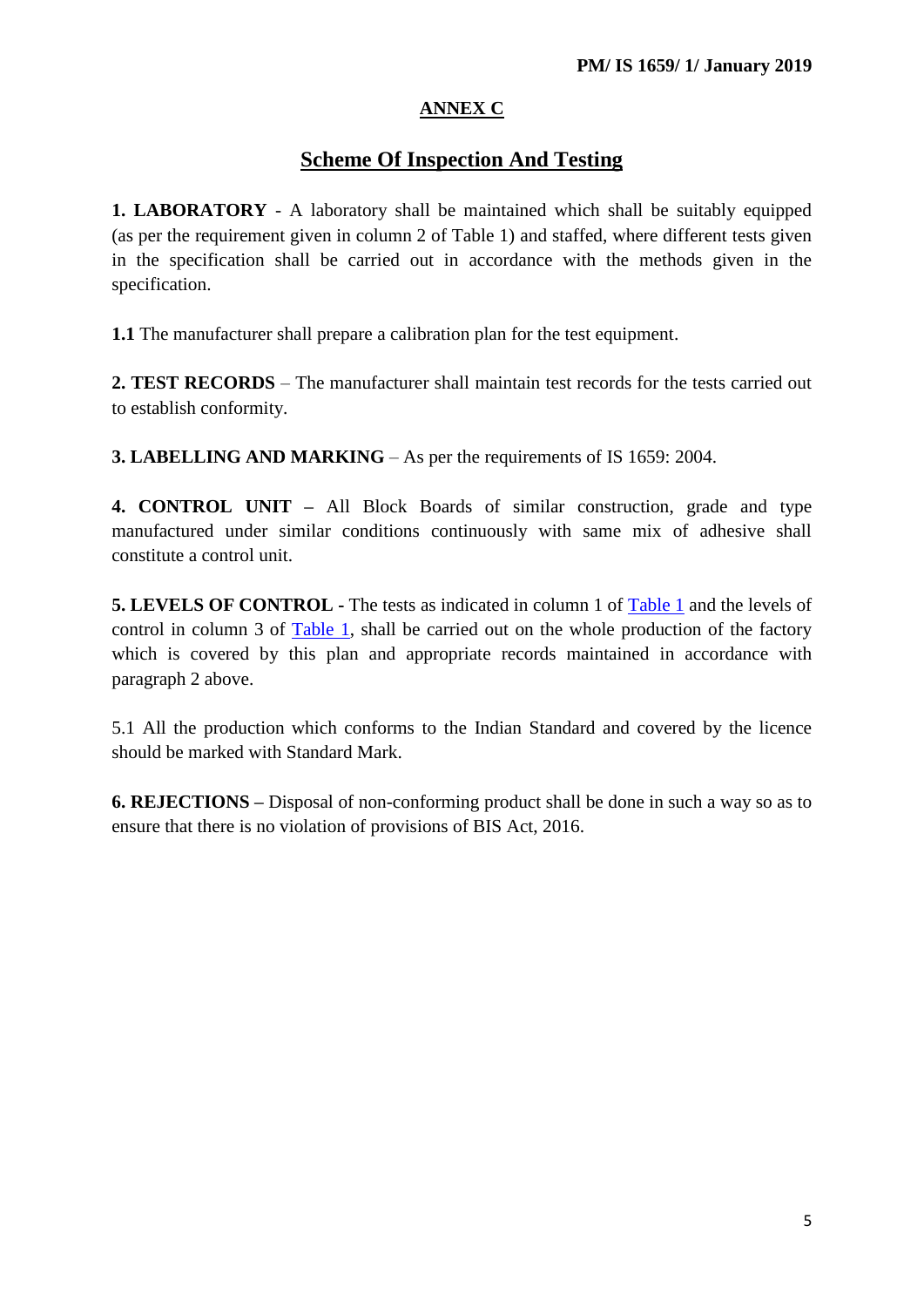# **TABLE 1**

<span id="page-5-0"></span>

| (1)                 |                                                     |                                                   |                   | (2)                             | (3)<br><b>Levels of Control</b> |                                               |                                                                                                           |  |
|---------------------|-----------------------------------------------------|---------------------------------------------------|-------------------|---------------------------------|---------------------------------|-----------------------------------------------|-----------------------------------------------------------------------------------------------------------|--|
| <b>Test Details</b> |                                                     |                                                   |                   | <b>Test equipment</b>           |                                 |                                               |                                                                                                           |  |
| Cl.                 | Requirement                                         | <b>Test Methods</b>                               |                   | requirement<br>R: required (or) | No. of<br>Sample                | Frequency                                     | Remarks                                                                                                   |  |
|                     |                                                     | Clause                                            | Reference         | S: Sub-contracting<br>permitted |                                 |                                               |                                                                                                           |  |
| 5.1                 | Timber                                              | 5.1.1                                             | IS 1659           | $\overline{a}$                  | One                             | Each lot received                             | Record of each lot of timber                                                                              |  |
| 5.1.2               | Face veneers for decorative<br>type of block boards | 5.1.2                                             | IS 1659           |                                 | One                             | Each lot received                             | received shall be maintained                                                                              |  |
| 5.2                 | Adhesive                                            | 5.2                                               | IS 1659<br>IS 848 | $\mathbf R$                     | One                             | Each lot                                      | if<br>N <sub>o</sub><br>testing<br>is<br>required,<br>accompanied with test certificate or<br>ISI marked. |  |
| 6.1                 | Preservative treatment                              | 6.1                                               | IS 1659           | $\sim$                          | All                             | $\overline{\phantom{a}}$                      | $\blacksquare$                                                                                            |  |
| 6.2                 | Core                                                | 6.2                                               | IS 1659           | $\mathbf R$                     | All                             |                                               |                                                                                                           |  |
| 6.3                 | Cross band and faces                                | 6.3<br>6.3.1 to 6.3.3                             | IS 1659           | $\mathbf R$                     | All                             |                                               | $-$                                                                                                       |  |
| $\overline{7}$      | Dimension and Tolerance                             | 7.1 to 7.3<br>8.1.4, 8.1.5<br>Annex-D,<br>Annex-E | IS 1659           | $\overline{R}$                  | One                             | Each control unit                             |                                                                                                           |  |
| 8.1.3               | Defects                                             | 8.1.3<br>6.3.3                                    | IS 1659           | $\overline{\phantom{a}}$        | All                             | $\sim$                                        | $\overline{\phantom{0}}$                                                                                  |  |
| 9.2.1               | Dimensional changes<br>caused by humidity           | 9.2.1<br>Annex-F                                  | IS 1659           | ${\bf R}$                       | One                             | Once in a week<br>from each grade<br>and type | $-$                                                                                                       |  |